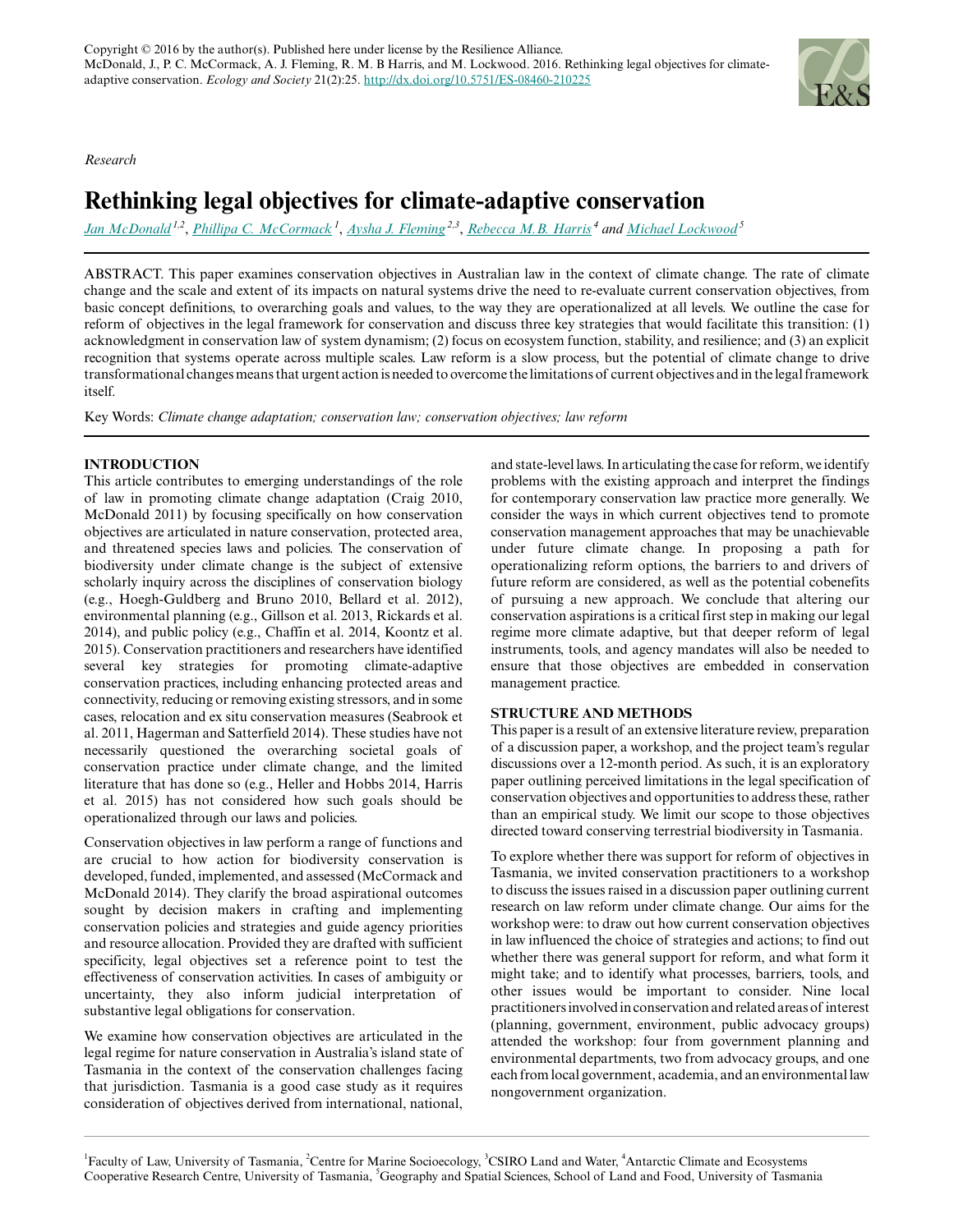The workshop was small to allow time for in-depth discussion and interaction among participants. The project team facilitated specific activities designed to stimulate discussion in both roundtable format and breakout groups, but otherwise limited their speaking to allow the focus to remain on participants' perspectives. The workshop was audio recorded, and pertinent quotations transcribed. Participants also completed a worksheet of barriers and enablers, and these were collated. The transcripts and worksheets, together with findings from the literature, workshop, and authors' experiences, provide evidence in support of the ideas and conclusions presented in the sections of this paper titled "The Case for Reform," "A Systems Approach to Conservation Objectives in Law," and "Pathways to Reform."

In the next section, we present a review of the key legislation and plans associated with Tasmanian biodiversity objectives. We then identify key issues based on our review of the literature and doctrinal analysis (Hutchinson and Duncan 2012). We explore potential options for reform and suggest pathways by which these reforms could be progressed. We present integrated findings from the literature, workshop, and authors' experiences.

## **LEGAL APPROACHES TO TASMANIAN CONSERVATION OBJECTIVES**

Conservation objectives may be explicit or implicit. Explicit conservation objectives include clauses in legislation or statutory management plans and legislative directions to decision makers. For example, the objectives of Australia's national environmental law, the *Environment Protection and Biodiversity Conservation Act 1999* (Cth) (EPBC Act) include to "provide for the protection of the environment" and to "promote the conservation of biodiversity" (s3(1)). To achieve its objectives, the EPBC Act states that it must:

*...[enhance] Australia's capacity to ensure the conservation of its biodiversity by including provisions to: ... (i) protect native species (and in particular prevent the extinction, and promote the recovery, of threatened species) and ensure the conservation of migratory species.*

Objectives can also be found in statutory directions to decision makers, for example where legislation requires that "the Minister must take into account" or "have regard to" a particular matter in making a decision. Some laws impose an obligation to pursue legislative objectives in public activities more generally. For example, the *Threatened Species Protection Act 1995* (Tasmania) (TSPA) states that:

*It is the obligation of any person on whom a function is imposed, or a power is conferred, under this Act* to perform the function or to exercise the power in such a manner *as to further the objectives specified in Schedule 1 [s4, emphasis added].*

Implicit objectives can be discerned by considering how a law seeks to achieve its explicit objects—the legal tools and instruments used. In Australia, the primary legal mechanisms for achieving explicit objectives focus on protected areas and listed threatened species. As will be shown below, this structuring of legal mechanisms implies that Australian conservation law prioritizes rare native species and considers wilderness places as being of higher conservation value than other elements of biodiversity, including diverse genes and ecosystems. The

biophysical context for conservation of Tasmania's biodiversity and the interplay of explicit and implicit objectives are explored in the following subsections.

## **Conservation challenges in Tasmania**

Tasmania is a cool, temperate island located 240 km to the south of the Australian mainland. It is separated by Bass Strait, which is approximately 350 km wide. As a result of the island's long geographic isolation and topographic diversity, there are a large variety of habitats and high numbers of endemic flora and fauna species. For example, 28% of known native vascular plant species are endemic. Tasmania has two World Heritage Areas with outstanding universal natural values, comprising 23% of the land area of the state: Tasmanian Wilderness and Macquarie Island. Overall, half of the state is managed for conservation within public (48.7%) or private (1.4%) reserves.

Tasmania has warmed at a rate of 0.1°C per decade since the 1950s, and average temperatures are projected to increase by 2.6– 3.3°C by the end of the century under a high emissions scenario. This rate is lower than that observed across mainland Australia (0.16°C per decade) and the globe (0.12 °C per decade) (Intergovernmental Panel on Climate Change (IPCC) 2014), because of Tasmania's maritime climate and southerly location.

As the climate changes and species on mainland Australia start to shift south to track cooler conditions, Tasmania is being heralded as a potential refuge for many species (e.g., Garnett and Zander 2014). However, for cool temperate and alpine species adapted to Tasmanian conditions, there are no options for range shifting because Tasmania is the southernmost land mass between the mainland and Antarctica.

The challenges facing conservation under climate change in Tasmania are illustrated by research into the changing climate suitability for the Ptunarra brown butterfly (*Oreixenica ptunarra*) and the Tasmanian lowland temperate native grasslands. The Ptunarra brown butterfly is listed as vulnerable under the Tasmanian TSPA. Tasmanian lowland temperate native grasslands are listed as a "Critically Endangered Ecological Community" under the EPBC Act. Less than 10% of the natural extent of this community remains, mostly on private freehold land. Remnant patches in good condition are species rich and important habitat to a diverse array of flora and fauna (Harris et al. 2015), many of which are also listed as vulnerable or threatened.

Recent research suggests that the climatic suitability for the listed lowland native grasslands may contract under climate change and that the rate of this change is rapid (Harris et al. 2015). As the climate becomes less suitable, a gradual change is expected in species composition, structure, and habitat quality of the grassland communities. Attempting to conserve the current composition of the grassland communities may not be possible, and new benchmarks will be needed to judge management success. In such cases, conservation biologists are increasingly recommending that management should focus on maintaining diversity, structure, and function, rather than attempting to preserve current species composition (Dunlop et al. 2013, Heller and Hobbs 2014).

There is considerable uncertainty associated with all projections of future change. Projections for the Ptunarra brown butterfly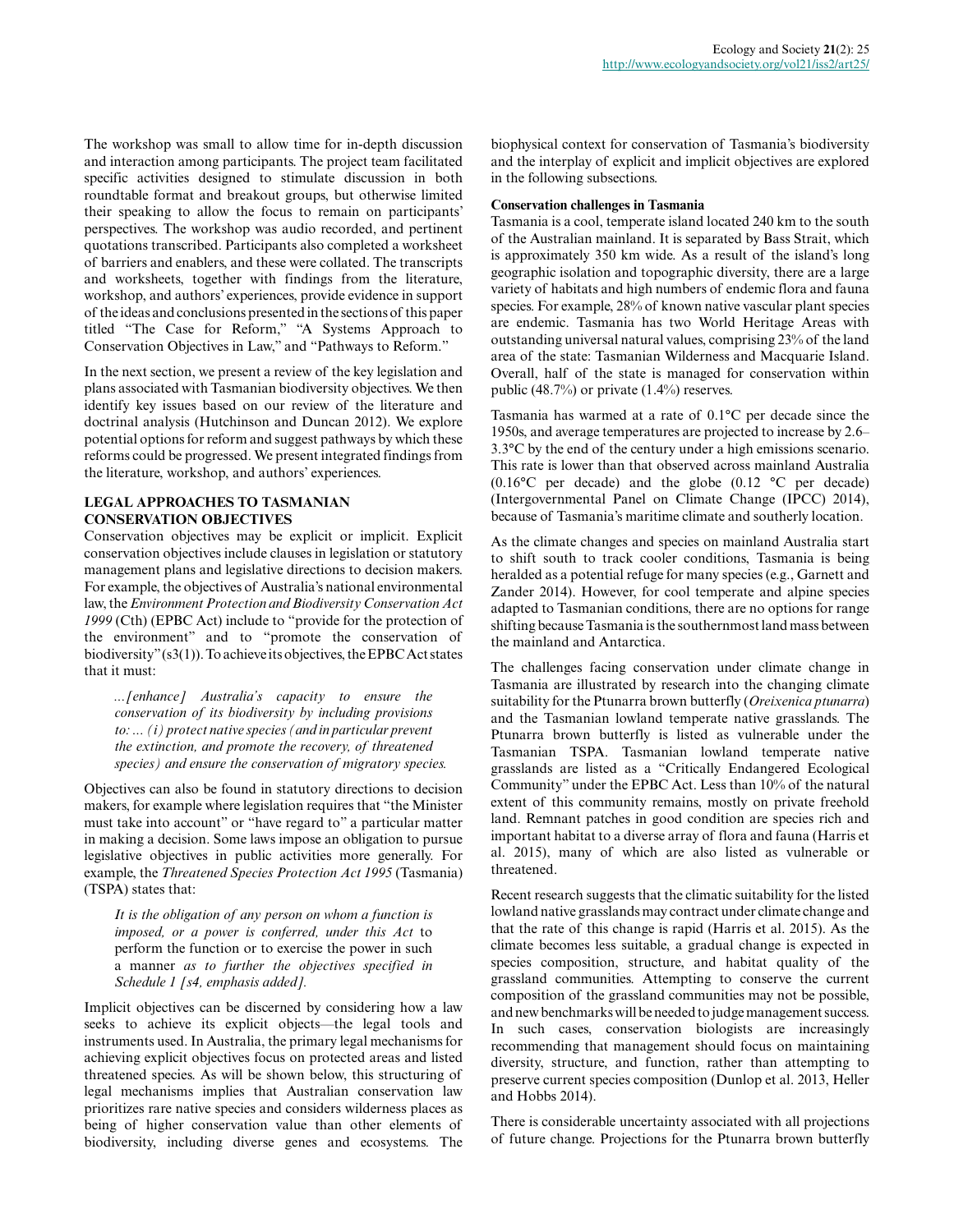varied widely depending on how the models were parameterized. The species was projected either to experience very little contraction of habitat or to come close to extinction by the end of the century due to lack of suitable climate (Harris et al. 2013). Therefore, it is not possible to predict exactly what changes will occur in response to the changing climate or the location or timing of such change.

Current legal approaches to conservation are not designed to cope with such uncertainty or with changing boundaries or composition of community types. Legal mechanisms for protecting grasslands include formal reservations with fixed boundaries recorded on property titles and long-term conservation covenants over private land. Management success is judged through indicators such as the abundance of listed threatened species and floristic composition. Similarly, one of the specific objectives of the recovery plan for the Ptunarra brown butterfly is to "ensure the species persists long-term throughout its area of occupancy" (Bell 1998: 3), yet attempts to maintain a static baseline may no longer be viable under a changing climate.

#### **Conservation objectives in Tasmanian law**

The legal framework for conservation in Tasmania is a nested hierarchy of instruments from international, national, state, and local levels. International agreements, particularly the *Convention on Biological Diversity* (CBD) and the *Convention Concerning the Protection of the World Cultural and Natural Heritage* (World Heritage Convention), set high-level objectives. The CBD legitimizes the emphasis given to species conservation in national and state legislation. The World Heritage Convention supports national legislation that protects world heritage areas from development that would significantly affect world heritage values.

Consistent with the approach across Australian states, Tasmania's conservation laws and management arrangements take a twotiered approach. Primary emphasis is on reservation of large areas of public land primarily for conservation purposes. The second tier involves the listing and protection of threatened species, typically by requiring consideration or balancing of the impacts of specific development through environmental impact assessment frameworks. Conservation legislation also supports proactive management activities, such as the preparation and implementation of species recovery plans, but resource constraints greatly limit the effectiveness of such measures.

Protected area law is primarily a matter for the states, but with Tasmania having both world heritage areas and listed species under the EPBC Act, the Australian Government also has a role in securing the conservation of the state's biodiversity. *Australia's Strategy for the National Reserve System 2009–2030* provides broad guidance for that management, recognizing that the primary means of securing long-term protection for Australia's terrestrial biodiversity is a "comprehensive, adequate and representative" national system of protected areas.

Tasmanian legislation for establishing protected areas sets out broad objectives. Schedule 1 of the *Nature Conservation Act 2002* (Tasmania) (NCA) establishes the classes of protected area into which land may be reserved and lists the values and purposes of reservation for each class. Management objectives for each class are set out in Schedule 1 of the *National Parks and Reserves*

*Management Act 2002* (Tasmania) (NPRMA). The relevant objectives for management of national parks, for example, are:

(a) to conserve natural biological diversity; ...

(d) to conserve sites or areas of cultural significance; ...

(g) to protect the national park against, and rehabilitate the national park following, adverse impacts such as those of fire, introduced species, diseases and soil erosion on the national park's natural and cultural values and on assets within and adjacent to the national park;

(h) to encourage and provide for tourism, recreational use and enjoyment consistent with the conservation of the national park's natural and cultural values; ...

(j) to preserve the natural, primitive, and remote character of wilderness areas.

Site-specific objectives may also be set in statutory management plans developed by reference to the objectives for that class of reservation. For example, the *Tasman National Park and Reserves Management Plan* specifies objectives under thematic headings such as:

- **.** Flora: The objectives of vegetation conservation in the park and reserves are to: protect and maintain ongoing evolutionary processes; protect, maintain, and monitor natural flora diversity, threatened flora species, and communities of conservation significance; minimize harmful impacts on flora; and provide opportunities for the public to enjoy flora.
- **.** Fauna: The objectives for fauna conservation in the park and reserves are to: protect, maintain, and monitor threatened fauna species; protect, maintain, and monitor the diversity of indigenous fauna and habitat; minimize harmful impacts on indigenous fauna and habitats; and provide opportunities for visitors to encounter wildlife.

The management plan then specifies "policies" and "actions" through which these objectives are to be achieved. However, the meanings of "protect" and "maintain" are undefined, and the difference between the two is unclear. "Maintain," for example, could mean ensuring all species currently present in the park continue to be extant into the future, and/or that their current populations are sustained, and/or that their distributions remain as at present.

The objectives of Tasmania's TSPA include:

- **.** to ensure that all native flora and fauna in Tasmania can survive, *flourish* and retain their potential for evolutionary development in the wild; and
- **.** to ensure that the genetic diversity of native flora and fauna is maintained (Sch 1; Part 2 cl 3(a), (b), emphasis added).

"Survival" is defined as "the continued existence of viable populations of a taxon in the wild," so the objective is to enable all species to remain in "an independent, unpossessed or natural state" (TSPA s3). In practice, these objectives can only be operationalized through substantive protections under the Act for listed threatened species. Listing processes may not cover all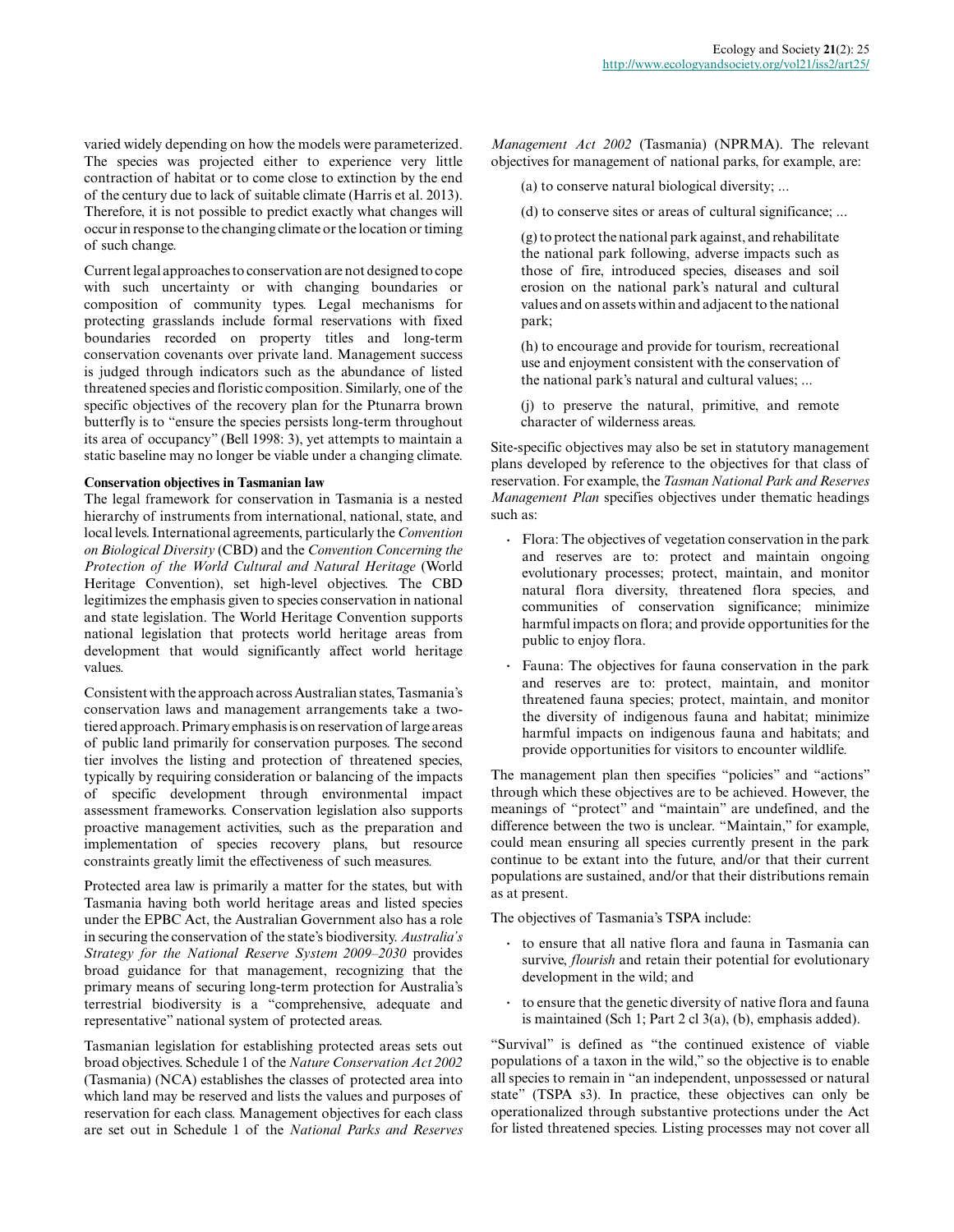taxa equally because of unconscious priorities, bias in the nomination process, or for political or practical reasons, including the availability of information and community awareness. Listed species may fall into one of a number of categories, including endangered, vulnerable, or rare. As a result, certain rare and popular or iconic species are more likely to be the subject of the TSPA's protection than other less well-known or identifiable species.

No legislation explicitly identifies whether the main purpose of species protection is to prevent extinction, avoid new species being added to statutory threatened species lists, or reduce the threats to already listed species. The Tasmanian legislation appears to seek all three, but does not prioritize or provide direction on how this might be achieved, other than to impose penalties for "taking" listed species, and to establish mechanisms for threat abatement and recovery plans (TSPA ss51, 25, 27).

A more forward-looking and adaptive conservation ambition is articulated in Tasmania's Natural Heritage Strategy, the aim of which is to:

*improve conservation outcomes in Tasmania by taking a coordinated, strategic landscape approach to conservation and management, including strategic planning and assessment.* (Department of Primary Industries, Water and Environment (DPIPWE) 2013)

The objectives articulated in Tasmanian protected area and threatened species laws are underpinned by the goals of a Resource Management and Planning System (RMPS), which are set out in annexes to key land-use planning and conservation statutes. The RMPS objectives include "to promote the sustainable development of natural and physical resources and the maintenance of ecological processes and genetic diversity." Statutory functions under protected area and threatened species legislation must be exercised "having regard to" or "to further" the RMPS objectives, but there is no guidance about the relative priority to be given to conservation over other listed social, economic, and cultural objectives.

## **THE CASE FOR REFORM**

Three key themes emerge from the overview of Tasmanian conservation objectives set out in the previous section: (i) an emphasis on maintaining the current status and location of ecosystems and their constituent parts, or returning them to an "undisturbed" state; (ii) a high value placed on rarity, nativeness, and wildness; and (iii) focus on specific parcels of reserved land as the sites for most conservation effort. These themes have important implications for conservation law and policy, particularly given the expected influence of climate change on the state's biodiversity.

## **Maintaining current status and location**

The likelihood of range shifts under climate change means that areas need to be identified and managed for both present and future habitat. In some cases, this means ensuring that areas can be made available for conservation in the future, whereas other areas may require active restoration. Enhancing connectivity between suitable areas is also recognized as a critical feature of climate adaptive approaches. Yet the emphasis of current objectives tends to view the conservation estate and associated systems as static. For example, the definition of "habitat" in the TSCA refers only to the habitat currently occupied by a listed taxon, which limits the impetus for restoration of degraded areas or active management of areas for future habitat. Similarly, reference to preserving the "natural state" of protected areas suggests a static or specific baseline. The TSPA's reference to maintaining the "evolutionary potential of species in the wild" acknowledges change processes, but arguably only at the pace and over timescales that have been experienced historically.

#### **Valuing rarity**

Current objectives place a high value on rarity, which is in turn a key criterion for the intensive application of conservation effort and resources in practice. Substantive legal protection and practical conservation effort are prioritized to direct limited conservation resources toward protecting those species closest to being lost to extinction. Threatened species regimes like the TSPA and EPBC Act place species into categories of threat, from "critically endangered" and "endangered" to "vulnerable" or "rare," each defined in relation to their proximity to extinction. The most threatened species are most likely to be listed, receive prioritized funding, and benefit from recovery planning and threat abatement efforts. As one workshop participant commented:

*The Environment Protection and Biodiversity Conservation Act and most of the state Acts have an overwhelming emphasis on species-level conservation and rarity, which to me, on reflection, seems quite bizarre, given all we know now.*

In the past, individual species have been valued as surrogates for more general concepts of biodiversity (Dunlop et al. 2013). Yet the most interactive species, including those that are common, may be far more important to ongoing ecosystem function and, in the face of rapid decline, their loss may be more likely to cause ecosystem transformation. It may be necessary to value biodiversity, and particularly rare species, in a different way so that their function becomes more important than their population size. Indeed, the strong emphasis on avoiding extinction in the wild may not only be increasingly hard to achieve, it may actually prove undesirable in terms of broader ecosystem health and resilience, especially if areas are managed to provide critical habitat for single species (Steffen et al. 2009, Camacho et al. 2010). This is not to suggest that we advocate giving up on the conservation of rare species or accept that the extinction of any species is acceptable. However, in some cases, the reality of climate change may force a reorientation of the current strong emphasis on protection in the wild.

#### **Valuing nativeness**

The Tasmanian conservation objectives outlined above place a high value on native and indigenous species over other species. There are 43 references to "native" species in the TSPA. Some definitions of native species are limited to a very particular subset of Australia's biodiversity (McCormack and McDonald 2014). Only species "naturally occurring in Tasmania" may be listed as threatened under the TSPA, and thus qualify for substantive protection (TSPA ss25, 27, 32, 51). The EPBC Act has one of the broadest definitions of "native species," but still limits the term to a species that: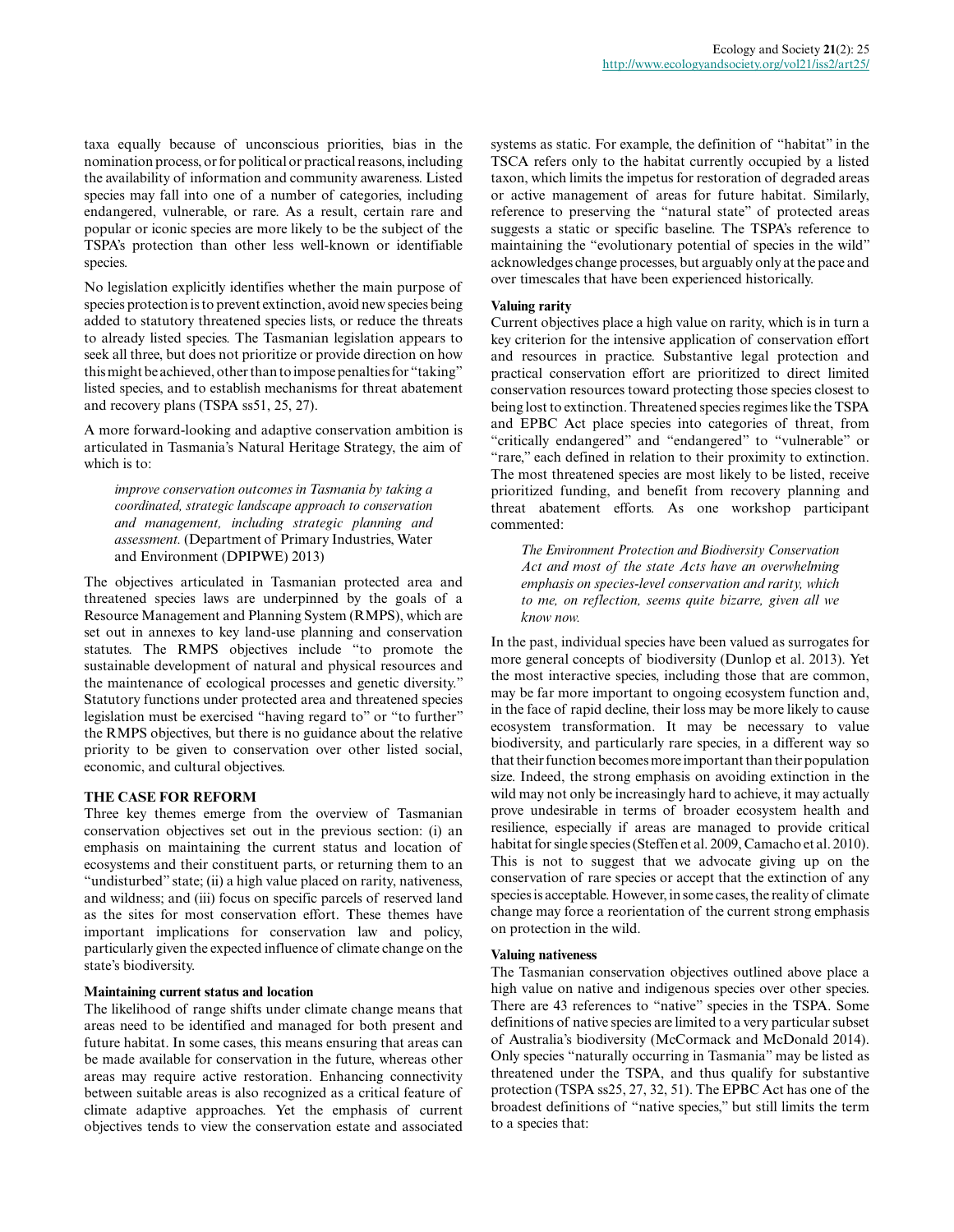*is indigenous to Australia or an external Territory (or its seabed or coastal sea); members of which periodically or occasionally visit; or* that was present in Australia or an external Territory before 1400 *(s528, emphasis added).*

State legislation is often more restrictive, defining native species as "indigenous" or as "continuous residents," including "periodic visitors," but does not define those additional terms. Although there is certainly a role for legal objectives that emphasize the conservation of native species, the implicit priority that is currently given to native species at the expense of a more flexible and functional approach should be reconsidered to avoid limiting options for adaptive conservation through the law.

#### **Valuing "wildness" and in situ conservation**

The prominence of the Tasmanian Wilderness World Heritage Area in the Tasmanian framework places explicit value on the importance of nature in an undisturbed state. This is also the case in the threatened species law: the first objective of the TSPA is to ensure that "native flora and fauna in Tasmania can survive, flourish and retain their potential for evolutionary development *in the wild*" (Sch 1, cl3, emphasis added). "Wild"is defined as "an independent, unpossessed or natural state and not in an intentionally cultivated, domesticated or captive state regardless of the location or land tenure" (TSPA s3).

International, national, and state law all emphasize the importance of in situ conservation. However, with the rapidity of climate change, coupled with habitat fragmentation, likely to undermine the capacity of some species to independently evolve and/or adapt, human intervention in the form of restoring largescale ecological connectivity and/or assisted colonization is likely to become increasingly necessary (Braverman 2014). Terms such as "wild" and "natural" are therefore increasingly unhelpful in directing conservation outcomes under anthropogenic climate change (Pritchard and Harrop 2010). This is not to say that protecting areas of "wilderness" is not valuable. Rather, it may become necessary to adjust our understanding of "the wild" by accepting a higher level of human influence in the form of active conservation management, in order for some species to persist in those places. In this regard, Meine's (2015: 91) "*relative wild*: the degrees of wildness and human influence in any place, and the ever-changing nature of the relationship between them over time" may provide a useful terminology.

#### **Focus on sites**

Conservation law has developed with an emphasis on the reservation of parcels of public land for conservation purposes. Even if private reserves are included, the emphasis on reserves with well-defined spatial boundaries implies that natural resources outside those boundaries remain available for exploitation (Preston 2013, McCormack and McDonald 2014, Fitzsimons 2015). This implies that conservation should primarily take place within defined areas and reinforces a distinction between "wild" protected places and places that are "tamed" for human use. This distinction may undermine the potential for integrated, landscape-scale conservation planning across tenures that recognizes the importance of connectivity, refugia, and healthy landscapes surrounding protected areas (Laurance et al. 2012).

## **A SYSTEMS APPROACH TO CONSERVATION OBJECTIVES IN LAW**

Much of the climate adaptive conservation literature advocates a shift toward systems and landscape approaches to conservation, rather than protection of specific species. Recognizing the social and cultural importance of retaining populations of iconic species in the wild, we do not advocate a wholesale replacement of species-level conservation. Even if we did, the difficulties of system-wide approaches should not be understated. The barriers to implementing new objectives are considered below, but a key reason that current approaches perform poorly is because they have been inadequately funded, and there is little evidence to suggest that a new set of objectives would come with enhanced resources for implementation. Furthermore, legal structures are rarely the product of intentional institutional design, instead representing the product of trade-offs among competing interests. Rather than proposing a wholesale replacement of current approaches, therefore, we point to three key changes to current objectives that would facilitate a transition to more climateadaptive conservation legal frameworks. They are:

- **1.** acknowledgment in conservation law of system dynamism;
- **2.** focus on function, stability, and resilience, as well as level of threat; and
- **3.** an explicit recognition that systems operate at multiple scales, and therefore, require multiscalar management.

Social–ecological systems are both spatially and temporally dynamic. Conservation objectives must, therefore, make express allowance for the certainty of change over time. Explicit recognition of change processes could translate into some areas becoming more or less important in conservation terms. As noted by a workshop participant:

*Maybe an area that is a reserve stops being a reserve because everything dies back, and it might work the other way because areas that are currently less protected may need to become more protected as refugia because they then become suitable. It is that change over time and ensuring that the provisions of how we divide and designate land use allows for that change.*

Given the diverse values of protected areas, we do not advocate that reserves should be degazetted if they no longer protect threatened species. It will be important to ensure that adaptive management approaches are used to promote more conservationfocused objectives, and not to justify dilution or compromise of protected area values. Rather, protected areas should be designed and managed in ways that facilitate adaptation to change. Diverse habitats in good condition currently in reserves are most likely to be resilient to change in the short term and have greater adaptive capacity in the long term. More dynamic and flexible practices could be promoted by requiring, through appropriate legislative mandates, that protected areas be managed for adaptation to climate change (Scott and Lemieux 2005).

The legal definition of habitat also needs to change. As noted previously, in Tasmania, it relates only to the area currently occupied by a listed species. The glossary to the Australian Capital Territory's recent *Nature Conservation Act 2014* (NCA ACT), on the other hand, defines "habitat" as an area that is or "was once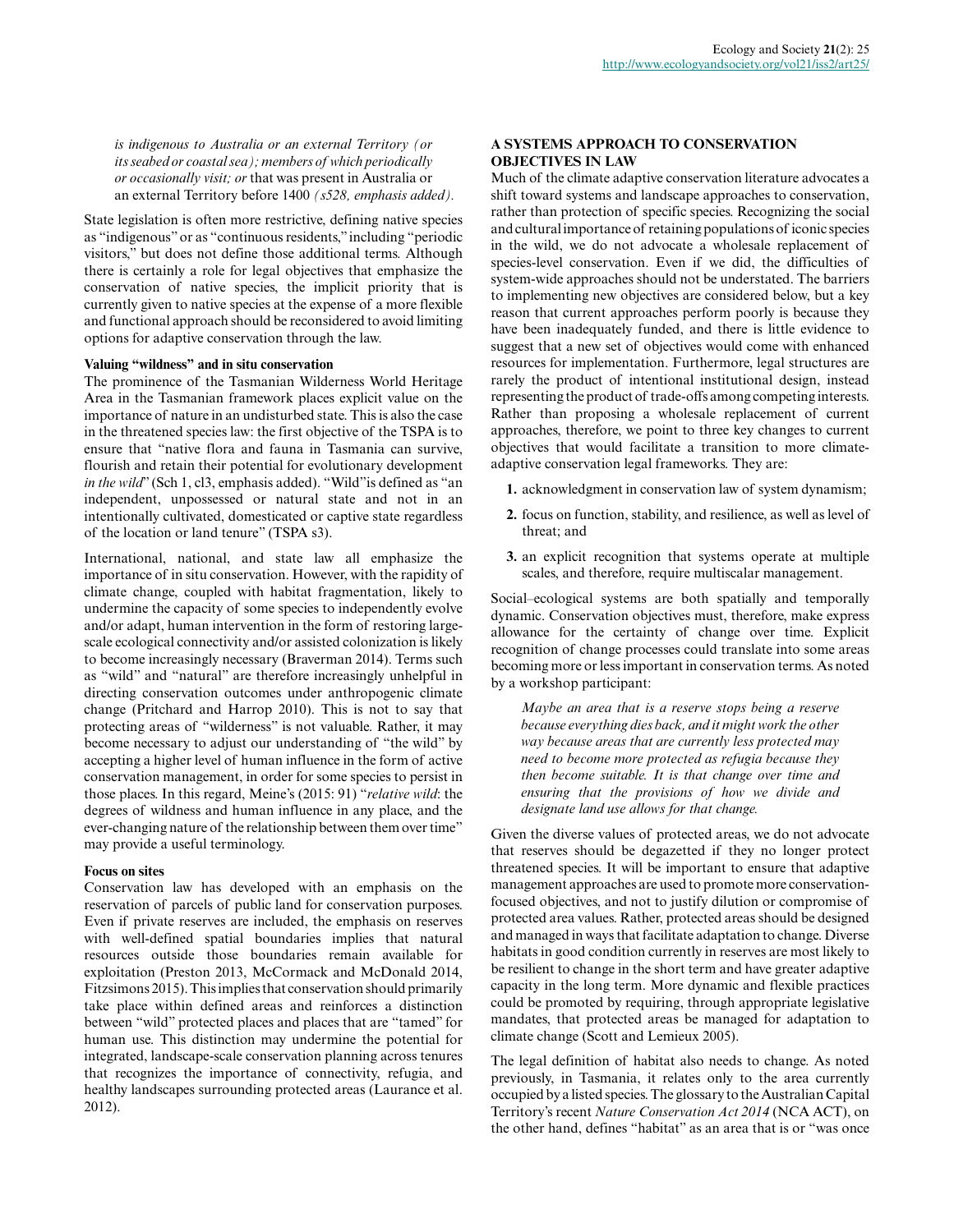occupied (continuously, periodically or occasionally) by an organism or group and into which organisms *of that kind* have the potential to be reintroduced." This definition recognizses that changes to species distributions may leave ecological niches unfilled. Whether the NCA ACT definition will result in practical changes to conservation practice remains to be seen, but the new Act does afford greater flexibility in the areas deserving of conservation management.

Having a stronger focus on drivers of change may also involve a shift in focus from in situ conservation to ensuring continued existence of species, with the specific locations and abundances of species seen as transient (Dunlop et al. 2013). This would then pave the way for wider use of assisted colonization, translocation of species and the establishment of "insurance populations" in areas that are more climatically favorable. New legal tools may be required to facilitate such measures. A shift toward ex situ or translocated conservation would also involve a change to the objectives of protected area management. Although some areas may remain subject to restoration-oriented interventions that are aimed at maintaining the area at some historical baseline, most will either be allowed to adapt naturally to changing conditions or have innovative or experimental interventions aimed at accommodating new species and ecological assemblages.

Adaptive conservation objectives may need to focus more on system functions:

*At the moment, we have an obsession with compositional [biodiversity]—what's there, but we also need to take into account the structural—how it's arranged, and the functional—what it does.* (Workshop participant.)

This may mean conservation effort is directed toward non-native or neonative species that perform important functions in the landscape. Emphasis on systems over species may also demand reconsideration of the way that rarity is prioritized in Australian conservation law, with a possible shift toward a triage-approach to in situ conservation efforts (Weins and Hobbs 2015). However, there may be powerful social, cultural, and recreational reasons for ongoing conservation of iconic species, so the difference may initially be one of emphasis rather than object.

A systems approach also involves a shift in focus to planning at multiple scales, for the benefit of both species and ecosystems and ecological processes (Heller and Zavaleta 2009, Mawdsley et al. 2009, Polak et al. 2015). Although multiscalar management has been advocated for some time, it has enjoyed limited uptake. As noted by a workshop participant:

*The Hawke review [of the EPBC Act] in 2009 recommended that the scale at which we consider and manage biodiversity be raised ... to look at landscapes and whole ecosystems and I think that has yet to happen.*

A multiscaled approach that seeks to maintain ecosystem health under changing conditions could see bioregional scale objectives aimed at protecting ecosystems and species-level objectives that do not focus on maintaining current distributions (Dunlop et al. 2013). Explicit adoption of multiscalar approaches can provide a stronger rationale for concentrating on connectivity, including altitudinal and latitudinal connectivity along the land–coast– ocean continuum, and between public protected areas and private

land. Recognition of unique qualities at local scales will also enable some areas to be managed in isolation in order to contain or keep out threats such as fire, invasive species, and disease (Prober and Dunlop 2011). A nested and integrated set of objectives across multiple scales could also help address problems of regulatory fragmentation and duplication that arise from Australia's federal model of environmental governance and enable regulatory efforts to focus on the scale at which relevant stressors and human activities occur.

## **PATHWAYS TO REFORM**

The characteristics of law that ensure its stability, predictability, and consistency over time also make it slow to change. Enduring reform also requires strong community consensus. It is both likely and in some ways desirable that the conversation about reforming conservation objectives will take some time. From the considerations discussed in the previous sections, we have identified requirements for formulating legal objectives for biodiversity conservation and how the barriers to implementing such reforms might be addressed.

#### **Formulating objectives**

Even if the need for reform of conservation objectives is accepted, their ideal form is not settled (Hagerman et al. 2010). Similarly, it is not clear whether it would be better to prescribe changes to current conservation goals through existing legal instruments, or whether attention should focus on reforming the decision-making processes for conservation. Principle-based regulation defines the broad goals to be pursued and allows managers the freedom to achieve those goals and determine priorities for action and investment in the most efficient way (Bottrill et al. 2008). Parks Victoria took such an approach in developing the most recent protected area management plans for Victoria's Alpine (Parks Victoria 2014) and South West (Parks Victoria 2015) regions. These plans set broad conservation and management goals at the regional or landscape level, across tenures, ecological systems, and habitats, allowing site-specific management to be determined at the level of individual land parcels. Site-based management plans can thus be updated more regularly because the areas covered are smaller; the plans do not need to accommodate long timeframes and associated uncertainty (including in funding and climate and other ecological impacts); and the site-based plans will not require the same formal review periods that apply to traditional statutory management plans. More regular management planning reviews have the advantage of allowing climatic and ecosystem changes to trigger changes to the formal, agency, and private planning documents, allowing more adaptive approaches to management.

Process goals may provide an alternative framework for prioritizing and formulating intervention under climate change (Heller and Hobbs 2014) as they avoid prescriptions about how nature should be. Yet they lack the measurability required by contemporary adaptive management and accountability standards. The Parks Victoria plans noted above suffer from a similar limitation.

Where objectives are specified, the statutory duty should be to exercise powers and functions to achieve the conservation of biological diversity and ecological integrity and not merely to consider the matter in the exercise of a power or function (Preston 2013). This would overcome a key weakness of current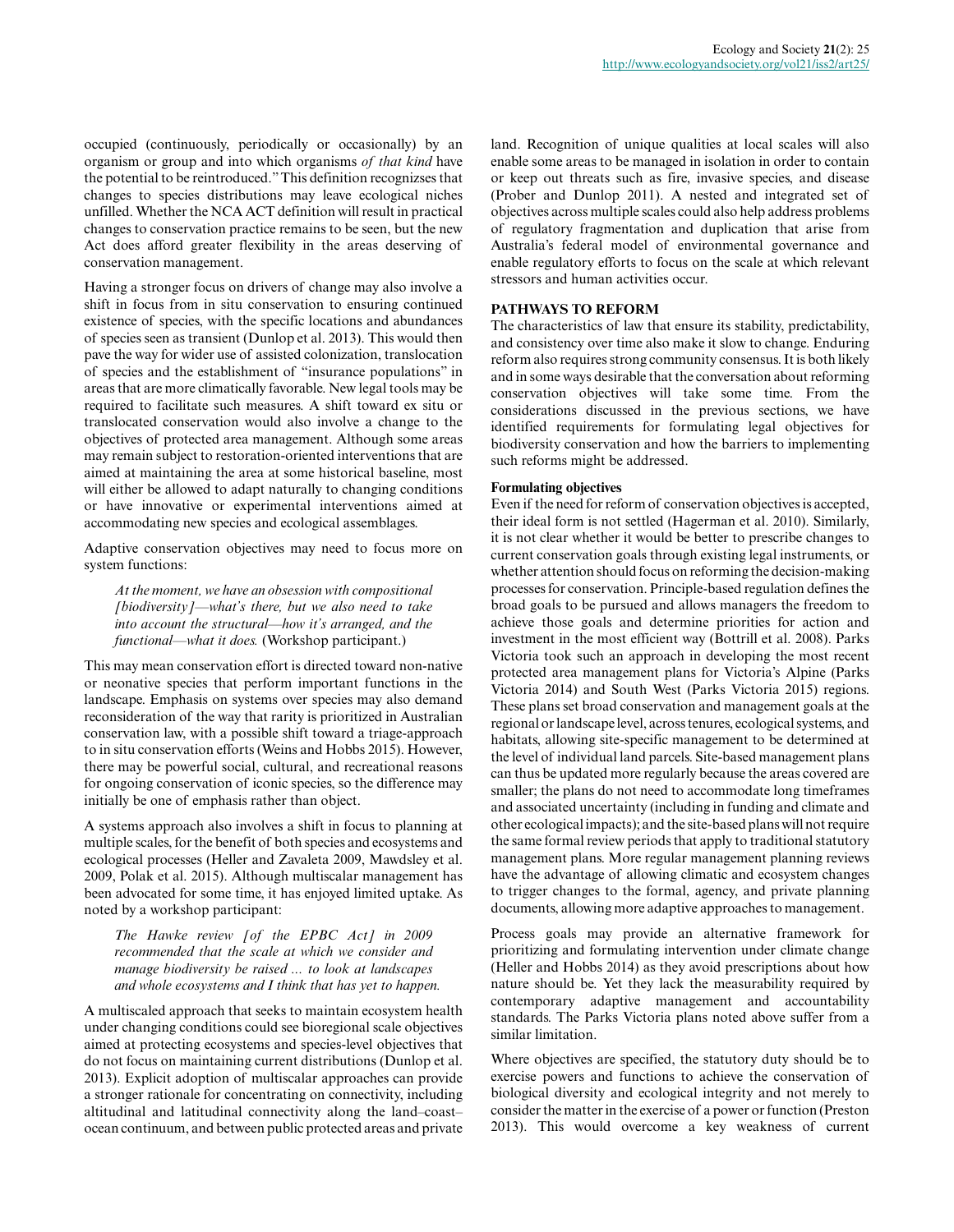approaches that simply require a balancing of competing interests. Balancing mandates typically privilege development, as decision makers lack clear guidance about how to exercise their discretion in such cases. As one workshop participant from the State Government noted:

*[I]n terms of the reality of how government approaches these things, actually identifying priorities—species and values for conservation—becomes a really important part. You can't do it all so we actually need our legislation to give some sort of guidance on what the priority areas are ... "having regard to" versus "promoting," those words mean a lot when it comes down to making decisions.*

The form that new objectives should take must be part of a wider socio-political project and in thinking about embarking on such a project, it is necessary to consider its practical feasibility. To that end, the next section examines key barriers to reform, including potential adverse side effects, and the factors that might facilitate or enable reform.

#### **Addressing barriers to reform**

Barriers to conservation law reform derive from the way that environmental law generally is structured in the Australian federation, as well as popular views about what our laws should try to achieve (Australian Panel of Experts on Environmental Law (APEEL) 2015). To the extent that Australian law seeks to implement the requirements of the CBD, the emphasis of that convention on in situ conservation may be considered a barrier to reform, particularly given that the instruments of international law are notoriously hard to amend. Nonetheless, the 2014 Conference of the Parties to the CBD highlighted the key role of the *Strategic Plan for Biodiversity 2011–2020* for promoting effective implementation of the Convention through a strategic approach, comprising a shared vision, a mission, and strategic goals and the *Aichi Biodiversity Targets* (CBD 2014). These targets (CBD 2010), although retaining an aspiration to prevent the extinction of known threatened species (Target 12), also promote the importance of well-connected systems of area-based conservation measures that are integrated into the wider landscapes and seascapes (Target 11) and enhance ecosystem resilience (Target 15). There are elements here of systems thinking that provide a basis for more adaptive specification of CBD aspirations. In any event, Australia's CBD obligations are formally met by the provisions of the EPBC Act. There is very minimal national oversight of the way in which state-based regimes operate, provided they do not undermine or contradict the national approach. Perhaps more problematic, therefore, is the sheer complexity of the conservation framework as it operates at the local level. There, management and development decisions are influenced by local land-use planning provisions and applicable resource development laws, as well as state and Commonwealth conservation requirements relating to specific listed species and ecosystems. Although the mandate of the CBD itself may not operate as a major barrier, therefore, the structural complexity of conservation governance—both horizontally across land-use sectors and vertically across scales of government —may well impede the effectiveness of any change to objectives in state-based conservation laws alone.

The complexity of existing regimes and the cost and resources required to develop the science needed to achieve conservation

outcomes under climate change may also drive some reluctance to interfere with current approaches:

*Even managing biodiversity as a static thing is really, really challenging, so bringing in climate change adaptation blows it out of the water again. I don't think we've got a good handle on even resilient species and communities, let alone broader concepts and realities.* (Workshop participant.)

The most persistent barrier identified by workshop participants was the lack of political will to consider biodiversity conservation generally, or climate-adaptive requirements in particular:

*The other thing that is really striking in my work is how much biodiversity is actually perceived to be a dirty word out there.*

There was a general view that the public lacked understanding of the future needs of conservation and commitment to reforming current approaches. A strong need was expressed for ways to begin this conversation at a wider community level. Others lamented what they perceived to be a general disinterest in evidence-based decision making in government, and a short-term and electorally popular prioritization of management activities on protecting assets and public safety.

A related issue concerns the fear that developing more achievable and adaptive objectives would simply dilute our commitment to strong conservation outcomes, rather than legitimately attempting to enhance them. Workshop participants did not explicitly identify this as a major barrier, yet it quickly arose as a major issue in subsequent informal discussions among the project team and with staff from environmental NGOs. This may be explained by the way in which options were presented and discussed in the workshop, which did not demand that participants make choices between threatened species approaches and a system-level approach that would tolerate explicit triage.

If a principles-based approach were to be adopted, some of the concern about lowering conservation standards might be allayed by formally adopting the nascent environmental law principle of "nonregression." Widely recognized in human rights law, nonregression in environmental law reform would mean that existing environment norms could only be revised if the change did not reduce standards of protection (Prieur 2012). It could be argued that embracing a more dynamic and systems-based approach to conservation objectives would not see regression in levels of protection, but would actually enhance conservation outcomes because it ensures that conservation efforts are informed by modern understandings of system dynamism and the multiple scales at which change occurs. Applying the nonregression principle to conservation objectives would mean that conserving individual species would remain a priority but that, in some cases, this would involve greater emphasis on ex situ efforts and on management that would benefit multiple species to promote overall system health. Indeed, it might actually result in a more enduring and meaningful approach to species conservation in the longer term.

A related concern among workshop participants was that merely updating objectives is pointless without addressing failures of implementation through specific legal tools: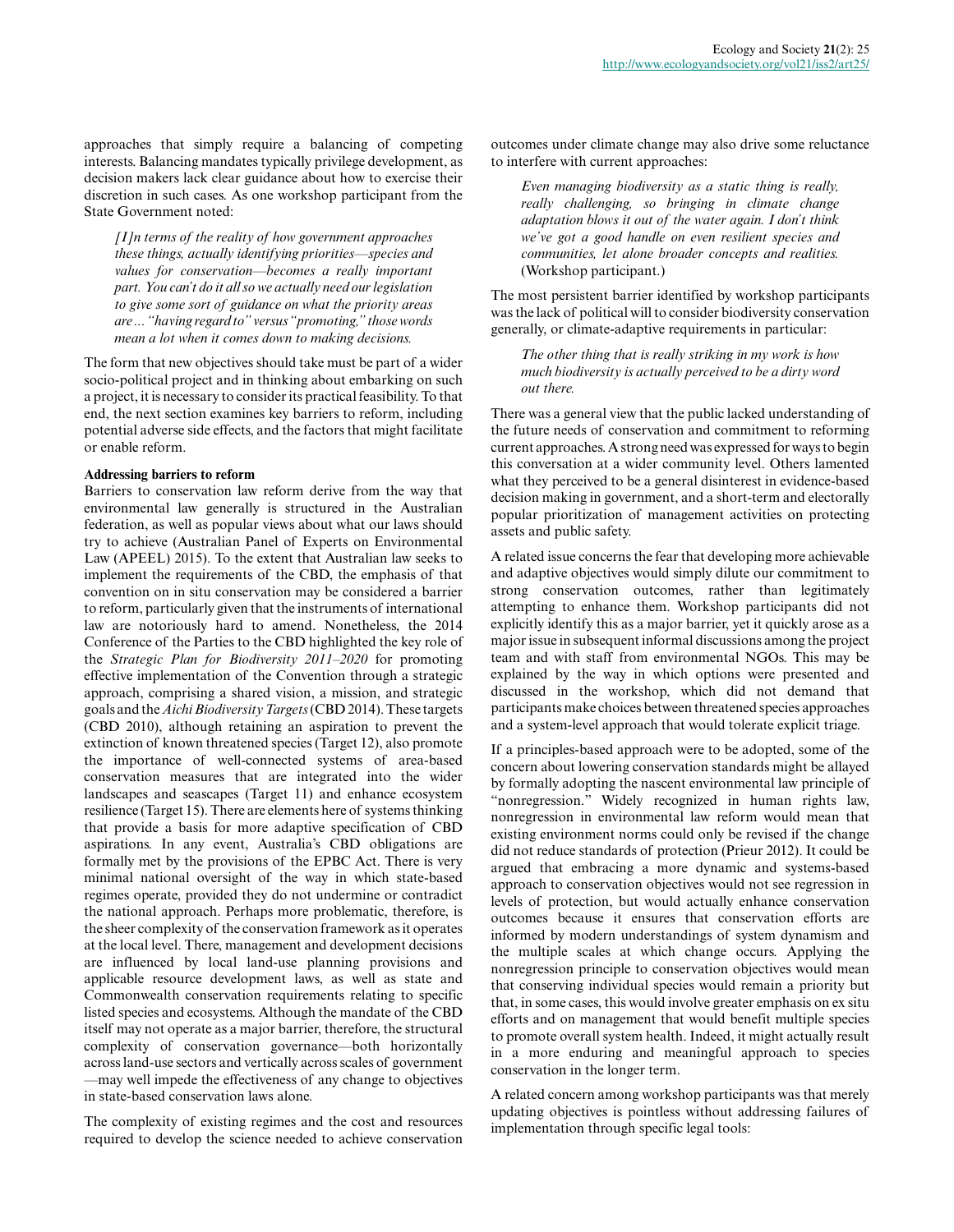*At the end of the day they [objectives] have to be achievable, it's a nonsense to set goals that aren't achievable.*

*It's good to have some aspirational objectives I guess, but the reality of actually getting them into a work plan for a ranger is a long way off.*

*Objectives at the high level need to flow through in the land-use planning regulations and be quite explicit in statutory instruments ... and at the moment there's not even clarity in whether species and communities have a place there, so if other concepts around adaptation of biodiversity have relevance, then that needs to be explicit.*

Participants saw significant cobenefits in engaging in a wider public conversation about future conservation goals, especially in terms of achieving better alignment of goals in different regimes, addressing nonclimatic stressors, and reducing the economic inefficiencies of multiple legal requirements.

These factors are by no means unique to reforming conservation objectives or conservation law more generally, but they highlight the importance of taking a longer-term view of the overall reform project, and the need for a range of public information and engagement activities. In this regard, it will be essential to use respected and influential "champions" to lead this debate. In a state such as Tasmania, property owners who are engaged in both stewardship activities and economically productive land uses can offer insights into the potential for multiple benefits. Deeper engagement with Indigenous people was also seen as a key enabler of the debate needed to precede future reform.

The fact that Tasmania already has a good reserve system was also considered advantageous because it provides a significant land area over which to accommodate change and range shifts and allows for greater experimentation with multiscale management approaches.

#### **CONCLUSIONS**

The architecture of conservation laws is currently preoccupied with processes of species listing and development of recovery plans, front-end decision making, and environmental impact assessment procedures, and the establishment of protected areas. Current conservation objectives that seek to have it all in terms of in situ conservation of species and retention of protected areas as undisturbed, natural, or wild are likely to fail under future climate change. Even if they were fully funded, the aspiration to hold things to some historical baseline ignores the reality of current and future climatic shifts. Legal regimes need to be made more agile and responsive to changing ecological needs. In arguing for a shift toward a more dynamic, multiscalar approach to conservation objectives, we acknowledge the inevitability of changes to protected area management plans, greater emphasis on ex situ approaches, and the need for far deeper engagement with private landholders.

Changing conservation objectives alone will not effect these shifts. Reforming objectives is only the first step toward more fundamental changes to the legal tools and instruments that are used to achieve objectives. Indeed, whatever changes are made to objectives in legal regimes whose substantive focus is conservation, parallel reforms are needed in the resource management frameworks with impacts on biodiversity, such as mining, forestry, water, and land management.

Wholesale reform is unlikely to occur rapidly, and we have identified key barriers to reform of both objectives and the conservation regime itself. The ideal form for more adaptive conservation objectives is not settled. Options include the inclusion of principles or broad goals, like those outlined above, or the stipulation of more measurable prescriptions, or revision to processes by which priorities and funding are determined. A pluralistic approach to reform may be the most appropriate strategy, involving overarching, nonspecific conservation goals that operate across landscapes, sectors, and tenures, with more specific, measurable objectives that articulate priorities for action and investment.

*Responses to this article can be read online at:* [http://www.ecologyandsociety.org/issues/responses.](http://www.ecologyandsociety.org/issues/responses.php/8460) [php/8460](http://www.ecologyandsociety.org/issues/responses.php/8460)

## **Acknowledgments:**

*The authors gratefully acknowledge the participation of conservation stakeholders in this study.*

#### **LITERATURE CITED**

Australian Panel of Experts on Environmental Law (APEEL). 2015. *The next generation of Australia's environmental laws: introductory paper.* APEEL, Sydney, New South Wales, Australia. [online] URL: [http://apeel.org.au/#/introductory-paper/.](http://apeel.org.au/#/introductory-paper/)

Bell, P. J. 1998. *Ptunarra Brown Butterfly Recovery Plan 1998-2003*. Department of Primary Industries, Water and Environment, Hobart, Tas, Australia.

Bellard, C., C. Bertelsmeier, P. Leadley, W. Thuiller, and F. Courchamp. 2012. Impacts of climate change on the future of biodiversity. *Ecology Letters* 15:365–377. [http://dx.doi.](http://dx.doi.org/10.1111%2Fj.1461-0248.2011.01736.x) [org/10.1111/j.1461-0248.2011.01736.x](http://dx.doi.org/10.1111%2Fj.1461-0248.2011.01736.x)

Bottrill, M. C., N. L. Joseph, J. Carwardine, M. Bode, C. Cook, E. T. Game, H. Grantham, S. Kark, S. Linke, E. McDonald-Madden, R. L. Pressey, S. Walker, K. A. Wilson, and H. P. Possingham. 2008. Is conservation triage just smart decision making? *Trends in Ecology & Evolution* 23(12):649–654.

Braverman, I. 2014. Conservation without nature: the trouble with *in situ* versus *ex situ* conservation. *Geoforum* 51:47–57. [http://](http://dx.doi.org/10.1016%2Fj.geoforum.2013.09.018) [dx.doi.org/10.1016/j.geoforum.2013.09.018](http://dx.doi.org/10.1016%2Fj.geoforum.2013.09.018)

Camacho, A. E. 2010. Reassessing conservation goals in a changing climate. *Issues in Science and Technology* Summer: 21– 27.

Chaffin, B. C., H. Gosnell, and B. A. Cosens. 2014. A decade of adaptive governance scholarship: synthesis and future directions. *Ecology and Society* 19(3):56. [http://dx.doi.org/10.5751/](http://dx.doi.org/10.5751%2FES-06824-190356) [ES-06824-190356](http://dx.doi.org/10.5751%2FES-06824-190356)

Convention on Biological Diversity (CBD). 2010. *Aichi Biodiversity Targets.* [online] URL: [https://www.cbd.int/sp/](https://www.cbd.int/sp/targets/.) [targets/](https://www.cbd.int/sp/targets/.)

Convention on Biological Diversity (CBD). 2014. *COP 12 Decisions,* [online] URL: [https://www.cbd.int/decisions/cop/?m=](https://www.cbd.int/decisions/cop/?m=cop-12.) [cop-12](https://www.cbd.int/decisions/cop/?m=cop-12.)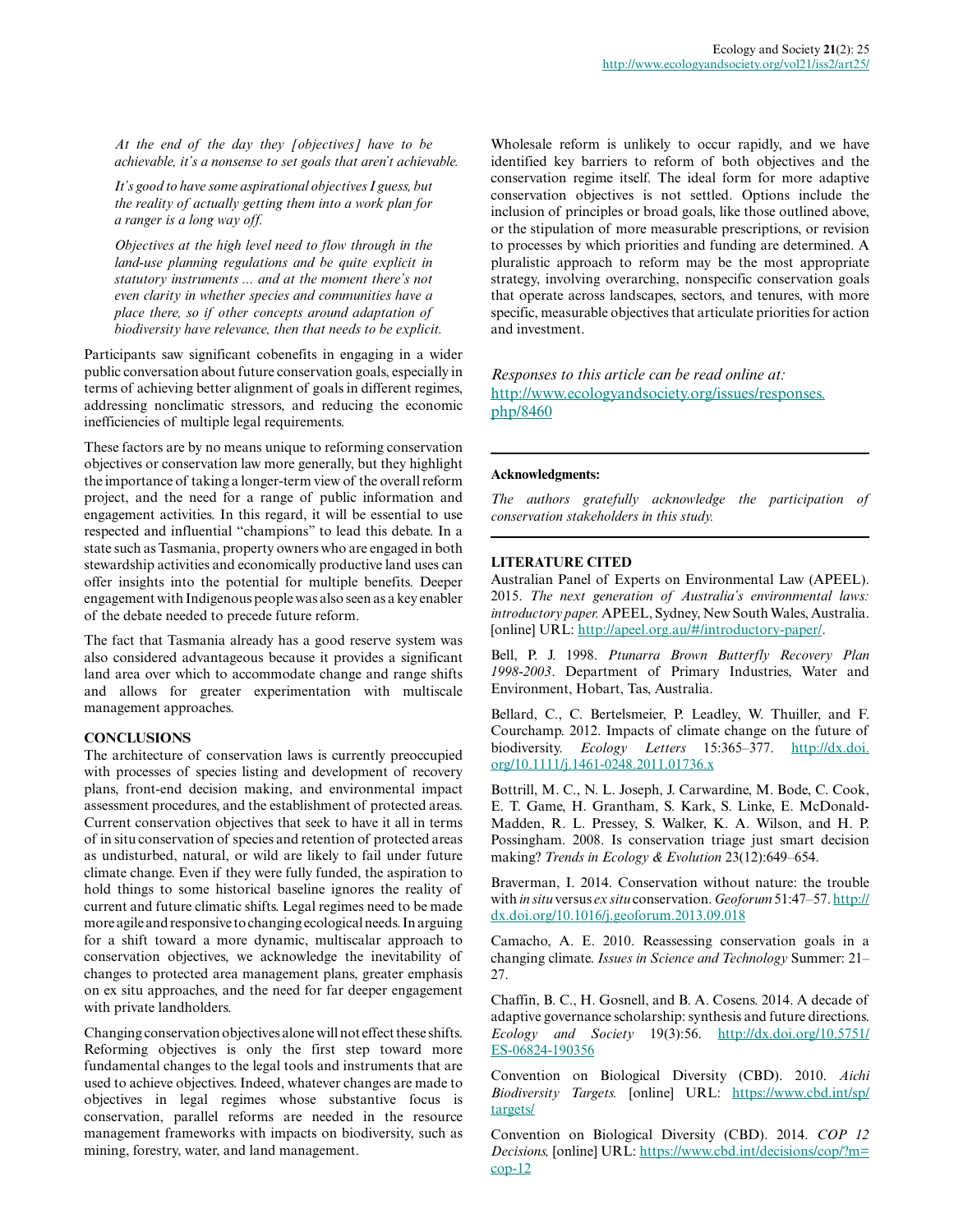Craig, R. K. 2010. "Stationarity is dead"—long live transformation: five principles for climate adaptation law. *Harvard Environmental Law Review* 34:9.

Department of Primary Industries, Water and Environment (DPIPWE). 2013. *Natural heritage strategy 2013–2030. Department of Primary Industries, Water and Environment, Hobart, Tasmania, Australia.*

Dunlop, M., H. Parris, P. Ryan, and F. Kroon. 2013. *Climateready conservation objectives: a scoping study, final report.* National Climate Change Adaptation Research Facility, Gold Coast, Queensland, Australia.

Fitzsimons, J. A. 2015. Private protected areas in Australia: current status and future directions. *Nature Conservation* 10:1– 23. <http://dx.doi.org/10.3897/natureconservation.10.8739>

Garnett S., and K. Zander. 2014. Finding new nests for birds threatened by climate change. *The Conversation*: 11 August 2014. [online] URL: [https://theconversation.com/finding-new-nests](https://theconversation.com/finding-new-nests-for-birds-threatened-by-climate-change-28720)[for-birds-threatened-by-climate-change-28720](https://theconversation.com/finding-new-nests-for-birds-threatened-by-climate-change-28720)

Gillson, L., T. P. Dawson, S. Jack, and M. A. McGeoch. 2013. Accommodating climate change contingencies in conservation strategy. *Trends in Ecology & Evolution* 28(3):135–142. [http://dx.](http://dx.doi.org/10.1016%2Fj.tree.2012.10.008) [doi.org/10.1016/j.tree.2012.10.008](http://dx.doi.org/10.1016%2Fj.tree.2012.10.008)

Hagerman, S., H. Dowlatabadi, T. Satterfield, and T. McDaniels. 2010. Expert views on biodiversity conservation in an era of climate change. *Global Environmental Change* 20(1):192–207. [http://dx.doi.org/10.1016/j.gloenvcha.2009.10.005](http://dx.doi.org/10.1016%2Fj.gloenvcha.2009.10.005)

Hagerman, S. M., and T. Satterfield. 2014. Agreed but not preferred: expert views on taboo options for biodiversity conservation, given climate change. *Ecological Applications* 24 (3):548–559. [http://dx.doi.org/10.1890/13-0400.1](http://dx.doi.org/10.1890%2F13-0400.1)

Harris, R. M. B., O. Carter, L. Gilfedder, L. L. Porfirio, G. Lee, and N. Bindoff. 2015. Noah's ark conservation will not preserve threatened ecological communities under climate change. *PLoS One* 10(4): e0124014. <http://dx.doi.org/10.1371/journal.pone.0124014>

Harris, R. M., L. L. Porfirio, S. Hugh, G. Lee, N. L. Bindoff, B. Mackey, and N. J. Beeton. 2013. To be or not to be? Variable selection can change the projected fate of a threatened species under future climate. *Ecological Management and Restoration* 14:230–234.

Heller, N. E., and R. J. Hobbs. 2014. Development of a natural practice to adapt conservation goals to global change. *Conservation Biology* 28(3):696–704. [http://dx.doi.org/10.1111/](http://dx.doi.org/10.1111%2Fcobi.12269) [cobi.12269](http://dx.doi.org/10.1111%2Fcobi.12269)

Heller, N. E., and E. S. Zavaleta. 2009. Biodiversity management in the face of climate change: a review of 22 years of recommendations. *Biological Conservation* 142(1):14–32.

Hoegh-Guldberg, O., and J. F. Bruno. 2010. The impact of climate change on the world's marine ecosystems. *Science* 328 (5985):1523–1528. [http://dx.doi.org/10.1126/science.1189930](http://dx.doi.org/10.1126%2Fscience.1189930)

Hutchinson, T., and N. Duncan. 2012. Defining and describing what we do: doctrinal legal research. *Deakin Law Review* 17:83– 119. [http://dx.doi.org/10.21153/dlr2012vol17no1art70](http://dx.doi.org/10.21153/dlr2012vol17no1art70 ) 

Intergovernmental Panel on Climate Change (IPCC). 2014. *Climate change 2014: impacts, adaptation, and vulnerability. Part B: regional aspects*. Contribution of Working Group II to the Fifth Assessment Report of the Intergovernmental Panel on Climate Change Cambridge University Press, Cambridge, UK; New York, New York, USA.

Koontz, T. M., D. Gupta, P. Mudliar, and P. Ranjan. 2015. Adaptive institutions in social-ecological systems governance: a synthesis framework. *Environmental Science & Policy* 5(B):139– 151. [http://dx.doi.org/10.1016/j.envsci.2015.01.003](http://dx.doi.org/10.1016%2Fj.envsci.2015.01.003)

Laurance, W. F., D. C. Useche, J. Rendeiro, M. Kalka, C. J. A. Bradshaw, S. P. Sloan, S. G. Laurance, M. Campbell, K. Abernethy, P. Alvarez, V. Arroyo-Rodriguez, P. Ashton, J. Benitez-Malvido, A. Blom, K. S. Bobo, C. H. Cannon, M. Cao, R. Carroll, C. Chapman, R. Coates, M. Cords, F. Danielsen, B. de Dijn, E. Dinerstein, M. A. Donnelly et al. 2012. Averting biodiversity collapse in tropical forest protected areas. *Nature* 489(7415): 290-294. [http://dx.doi.org/10.1038/nature11318](http://dx.doi.org/10.1038%2Fnature11318) 

Mawdsley, J. R., R. O'Malley, and D. S. Ojima 2009. A review of climate-change adaptation strategies for wildlife management and biodiversity conservation. *Conservation Biology* 23(5):1080– 1089. [http://dx.doi.org/10.1111/j.1523-1739.2009.01264.x](http://dx.doi.org/10.1111%2Fj.1523-1739.2009.01264.x)

McCormack, P., and J. McDonald. 2014. Adaptation strategies for biodiversity conservation: has Australian law got what it takes? *Environmental and Planning Law Journal* 31:114–136.

McDonald, J. 2011. The role of law in climate change adaptation. *Wiley Interdisciplinary Reviews: Climate Change* 2(2):283–295.

Meine, C. 2015. A letter to the editors: in defense of the relative wild. Pages 84–95 *in* B. A. Minteer and S. J. Pyne, editors. *After preservation.* University of Chicago Press, Chicago, Illinois, USA.

Parks Victoria. 2014. *Greater Alpine National Parks draft management plan*. Parks Victoria, Melbourne, Victoria, Australia. [online] URL: http://parkweb.vic.gov.au/ data/assets/

[pdf\\_file/0012/629688/Alpine-Draft-Management-Plan-June-2014.](http://parkweb.vic.gov.au/__data/assets/pdf_file/0012/629688/Alpine-Draft-Management-Plan-June-2014.pdf.) [pdf.](http://parkweb.vic.gov.au/__data/assets/pdf_file/0012/629688/Alpine-Draft-Management-Plan-June-2014.pdf.)

Parks Victoria. 2015. *Ngootyoong Gunditj Ngootyoong Mara South West management plan*. Parks Victoria, Melbourne, Victoria, Australia. [online] URL: [http://parkweb.vic.gov.au/](http://parkweb.vic.gov.au/__data/assets/pdf_file/0003/662763/NGNM-South-West-Management-Plan.pdf.) [\\_\\_data/assets/pdf\\_file/0003/662763/NGNM-South-West-Management-](http://parkweb.vic.gov.au/__data/assets/pdf_file/0003/662763/NGNM-South-West-Management-Plan.pdf.)[Plan.pdf.](http://parkweb.vic.gov.au/__data/assets/pdf_file/0003/662763/NGNM-South-West-Management-Plan.pdf.)

Polak T., J. E. M. Watson, R. A. Fuller, L. N. Joseph, T. G. Martin, H. P. Possingham, O. Venter, and J. Carwardine. 2015. Efficient expansion of global protected areas requires simultaneous planning for species and ecosystems. *Royal Society Open Science* 2:150107. [http://dx.doi.org/10.1098/rsos.150107](http://dx.doi.org/10.1098%2Frsos.150107)

Preston, B. J. 2013. Adapting to the impacts of climate change: the limits and opportunities of law in conserving biodiversity. *Environmental and Planning Law Journal* 30:375–389.

Prieur, M. 2012. Non-regression in environmental law. *Surveys and Perspectives Integrating Environment and Society* 5:2.

Pritchard, D. J., and S. R. Harrop. 2010. A re-evaluation of the role of ex situ conservation in the face of climate change. *Botanic*